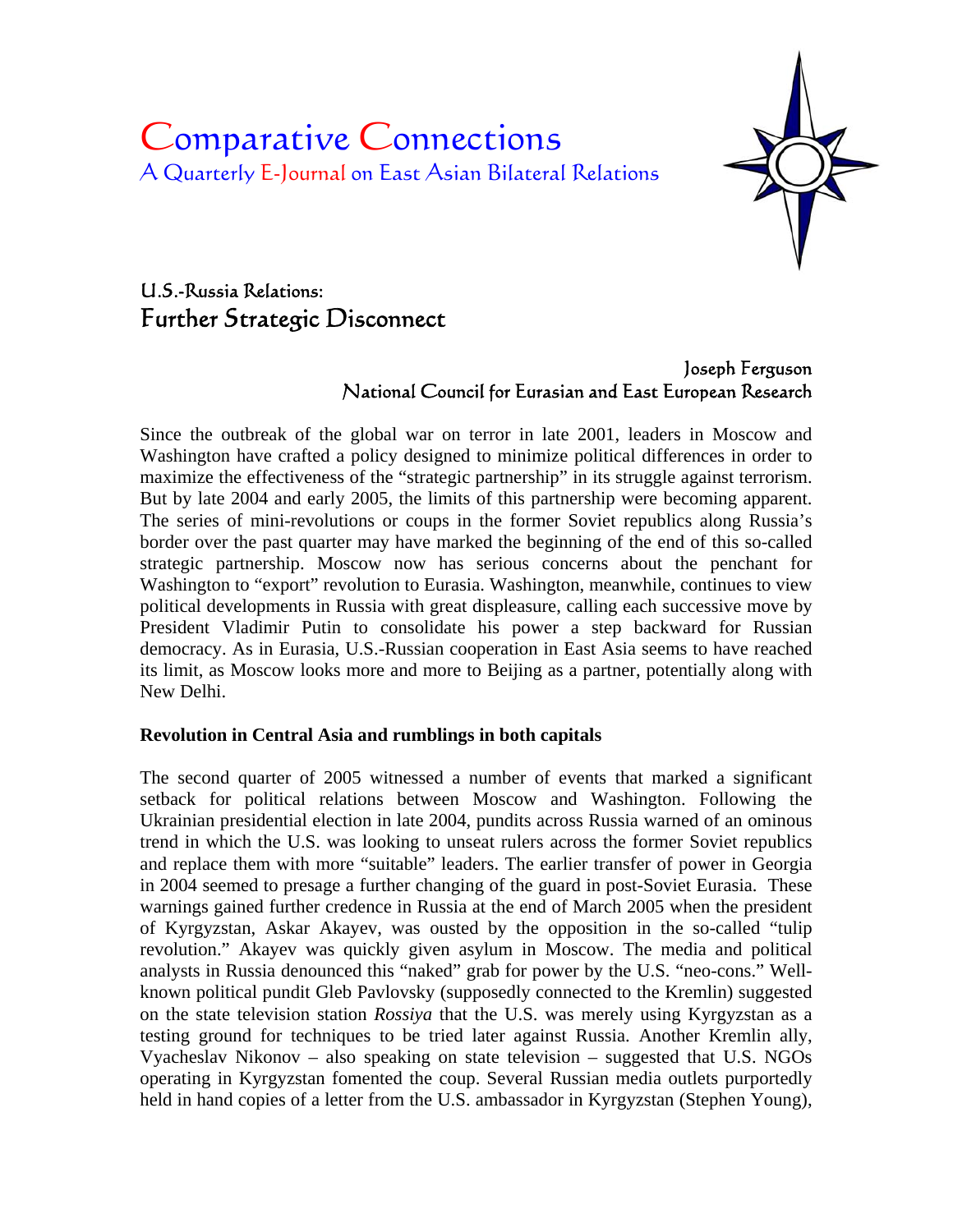urging a strategy of maximizing U.S. influence in the region, while minimizing the influence of Russia and China.

At the same time that this outcry was underway, Ukrainian President Viktor Yushchenko was receiving red-carpet treatment in Washington and elsewhere in the U.S. during his three-day state visit. Yushchenko was also given the honor of addressing a joint session of Congress, something normally reserved for only the closest partners of the U.S. There was also talk from the Pentagon that Ukraine could participate in U.S. ballistic missile defense plans. The Ukrainian issue has been the most sensitive area in the former Soviet republics for Russians, as they feel that this nation is, more than any other part of the former Soviet or Russian empire, a true part of Russia and of the Russian soul – culturally, historically, and spiritually. Additionally, this spring saw a great deal of squabbling between Russia and Ukraine over naval basing rights and the territorial waters around the Crimean Peninsula. The Moscow daily *Nezevisimaya Gazeta* speculated that one day Russians will wake up and find that Ukraine has joined NATO, and U.S. ships will become daily sights at centuries-old Russian naval bases on the Crimean Peninsula, and in Georgia, as well.

Russian angst about U.S. strategic designs in Central Asia moved to an even higher level when it was revealed that in early April Secretary of Defense Donald Rumsfeld made a quick, unpublicized visit to Azerbaijan, where he reportedly (*RIA Novosti*) discussed with the Azeri government the possibility of setting up at least one U.S. military base. The report was given further credence when Gen. James Jones, commander in chief Allied Forces Europe, publicly voiced his interest in establishing bases and special forces training centers in Azerbaijan. Meanwhile, at the end of April, the Georgian and Russian governments reached a tentative agreement for the withdrawal of all remaining Russian troops from Georgia by the year 2008, another sign of the Russian retreat from former areas of influence.

#### **State visits prove to be no balm**

The visit by Secretary of State Condoleezza Rice to Moscow later in April did nothing to improve the worsening atmospherics. In Moscow, Rice gave a series of interviews to both independent and state media outlets, and her message was crystal clear: the U.S. is unhappy with the state of democracy, civil society, and human rights in Russia. In an interview with the liberal *Ekho Moskvy* radio station, Rice stated that Putin had amassed too much power. Rice was quite conciliatory in her private meetings with Russian leaders (including Putin), but the strains in the relationship were becoming clearly evident, as they have been for several months. In response to Rice's thinly veiled criticism, Russian Foreign Minister Sergei Lavrov gave an interview on the state-owned *Rossiya* television network and said that as the U.S. was interested in the democratic development of Russia, "Russia is interested in a democratic U.S. that works with other governments on the basis of international law." Interestingly, however, throughout Rice's visit no mention was made whatsoever of the situation in Chechnya, a familiar pattern in U.S.-Russia relations over the past several years.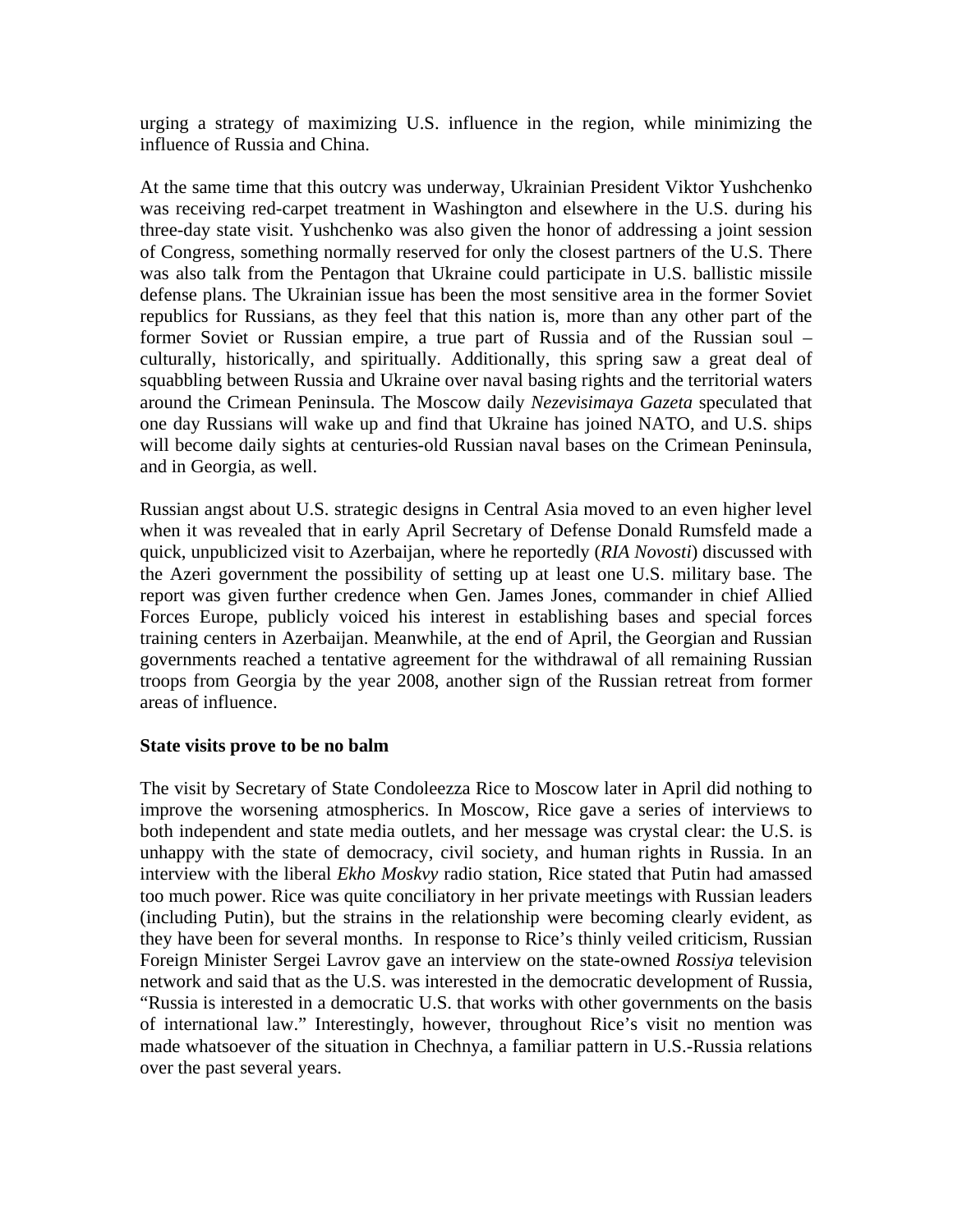President George Bush visited Moscow in May to celebrate the  $60<sup>th</sup>$  anniversary of the end of World War II in Europe. He met amiably with Putin and the two left most political issues out of their talks, preferring to enjoy the celebrations – perhaps to honor their own fathers who had fought in this struggle. But in the run-up to the trip, the U.S. media was highly critical of Russia and called for tough words from the White House. Bush preferred to do his tough talking in front of an audience with presidents of neighboring republics – before his Moscow visit in Riga, and in Tbilisi with the young president of Georgia – when he wasn't in Russia. This strategy has left many observers (U.S. and Russian) with the impression that the U.S. leadership is critical of the Russian leadership, but it is hesitant to voice this criticism in private dialogue. *The Wall Street Journal* chastised the Bush administration for its failure to take a strong stand against the Kremlin, and exhorted the West to "liberate" Moscow (in reference to the "liberation" of the Baltic states by Soviet forces in 1944).

U.S.-Russian cooperative efforts in preventing nuclear proliferation have moved in fits and starts so far this year. Funding for these programs (known widely as the Nunn-Lugar nonproliferation programs) is always under threat in the U.S. Congress. And many Russians are still hesitant to allow U.S. experts access to the more sensitive nuclear sites across Russia. It is a testament to the increasingly fragile nature of the U.S.-Russian partnership when arguably the most successful foreign policy program for the U.S. since the end of the Cold War is in danger of being cut.

#### **Diplomatic maneuvering in Eurasia**

The uprising and subsequent bloody suppression in Uzbekistan in mid-May also cast a shadow on U.S.-Russian relations. For the same reasons in Ukraine and Kyrgyzstan, many Russians see U.S. machinations behind the events in Uzbekistan. U.S. and European criticism of Uzbek President Islam Karimov led Russia to move closer to Karimov. This was done with an eye on circumventing U.S. influence in that country, where a U.S. airbase was established in late 2001. Relations between Russia and Uzbekistan were rocky through the 1990s, but now Karimov (and other Central Asian leaders) are looking to Russia as a potential balancer against the tremendous U.S. presence in the region, and against growing Chinese influence as well. Russia has also moved to negotiate with the new regime in Kyrgyzstan for rights to another military base (a Russian airbase was established there in 2004).

The completion of the Baku-Ceyhan, trans-Caucasus pipeline in late May also served as further rationale for Russian angst about U.S. strategic designs for post-Soviet Eurasia. Prominent Duma deputies denounced the pipeline and suggested it was a way for the U.S. to carry "revolutionary" ideas to the Caspian states. In early June the daily *Rossiiskaya Gazeta* (known as a Kremlin organ) suggested that the current U.S. leadership was a modern-day version of the Bolsheviks: "The revival of the Bolshevik practice of exporting revolutions threatens both the moral and political health of modern European civilization, the principle of the rule of law and the establishment of democratic values in former Soviet republics. Most importantly, it threatens the sovereignty and political stability of the new Russia."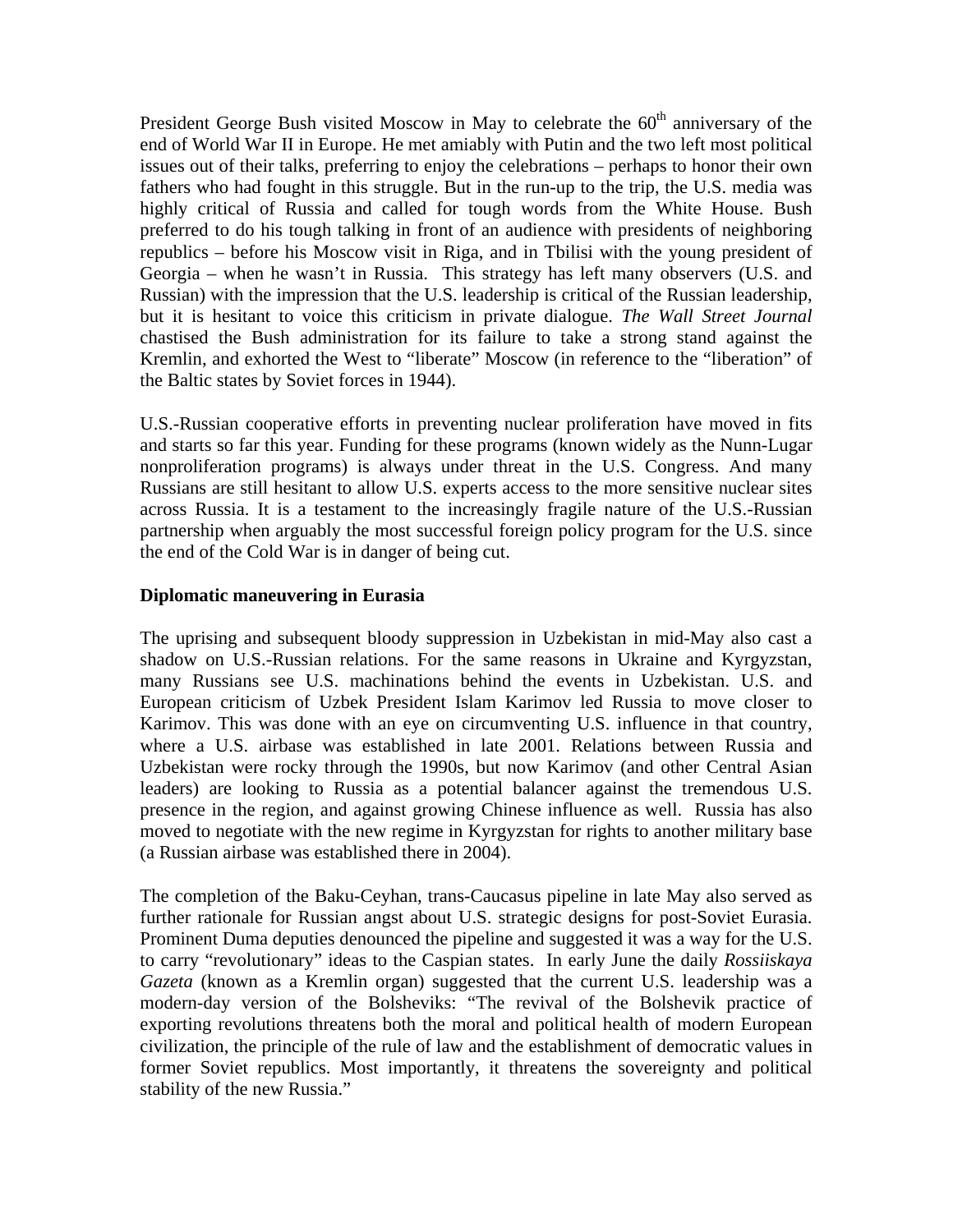On May 31 Russian oil magnate and political opposition figure Mikhail Khodorkovsky was declared guilty (after a lengthy trial) of a number of counts of corruption and was sentenced to nine years in jail. This trial has been followed closely by the U.S. government and by political analysts in the West, and is seen by some as the benchmark for democracy in Russia. Most of these analysts feel that Khodorkovsky was given an unfair trial. The fact that he was also given such a harsh sentence was noted with displeasure by Washington, and by George Bush personally. Bush immediately commented that he thought the trial "unfair." Interestingly, as anxious as the U.S. government has been about the Khodorkovsky affair, U.S. businesses and investors seem – on the whole – much less concerned about the investment climate in Russia. They are prepared to obey the Kremlin maxim: stay out of politics and we will stay out of your business. Vladimir Putin met with a group of U.S. and German business executives at the end of June and personally assured them of the stability of the investment climate in Russia. Robert Kraft perhaps best personified the goodwill of some Western executives toward Putin – who is recognized by business leaders as having introduced at least some stability in the Russian market. Kraft – owner and CEO of the New England Patriots football team – gave Putin his Super Bowl ring as a personal gift during the Petersburg meeting.

#### **Primakov redux?**

Over the past few months the Kremlin and top political analysts in Moscow have brought up the idea – first floated by then-Foreign Minister Yevgenii Primakov in 1996 – of a Russo-Sino-Indian strategic triangle, or partnership. At one point earlier this year Putin declared that trilateral cooperation between Beijing, Delhi, and Moscow "would make a great contribution to global security." An unprecedented meeting took place in Vladivostok between the foreign ministers of China, India, and Russia on June 2. There the ministers discussed not only joint economic cooperation, but also the need to be wary of "unilateralism," a catch phrase for the U.S. How viable or even realistic such trilateral cooperation could be remains to be seen, but Moscow is certainly more wary of the U.S. in Central Asia than anytime since 2001.

Meanwhile, there has been some activity in Japanese-Russian relations over the past few months, though not necessarily of a positive nature. In May Japanese Prime Minister Koizumi Junichiro attended the  $60<sup>th</sup>$  anniversary V-E Day celebrations in Moscow, where he did manage to have a brief talk with Vladimir Putin. Prior to the meeting both governments had traded barbs about the territorial dispute and there was a question whether Koizumi would even attend the V-E Day celebrations. Additionally, it was unclear whether Moscow would ever agree on a date for a long-expected Putin visit to Japan in 2005. Both Putin and his influential chief of staff made public comments during the spring questioning the viability of the Siberian oil pipeline project and the commitment of the Japanese to see this project through. But the cordial talk between Koizumi and Putin seemed to pave the way for improved atmospherics between the two governments.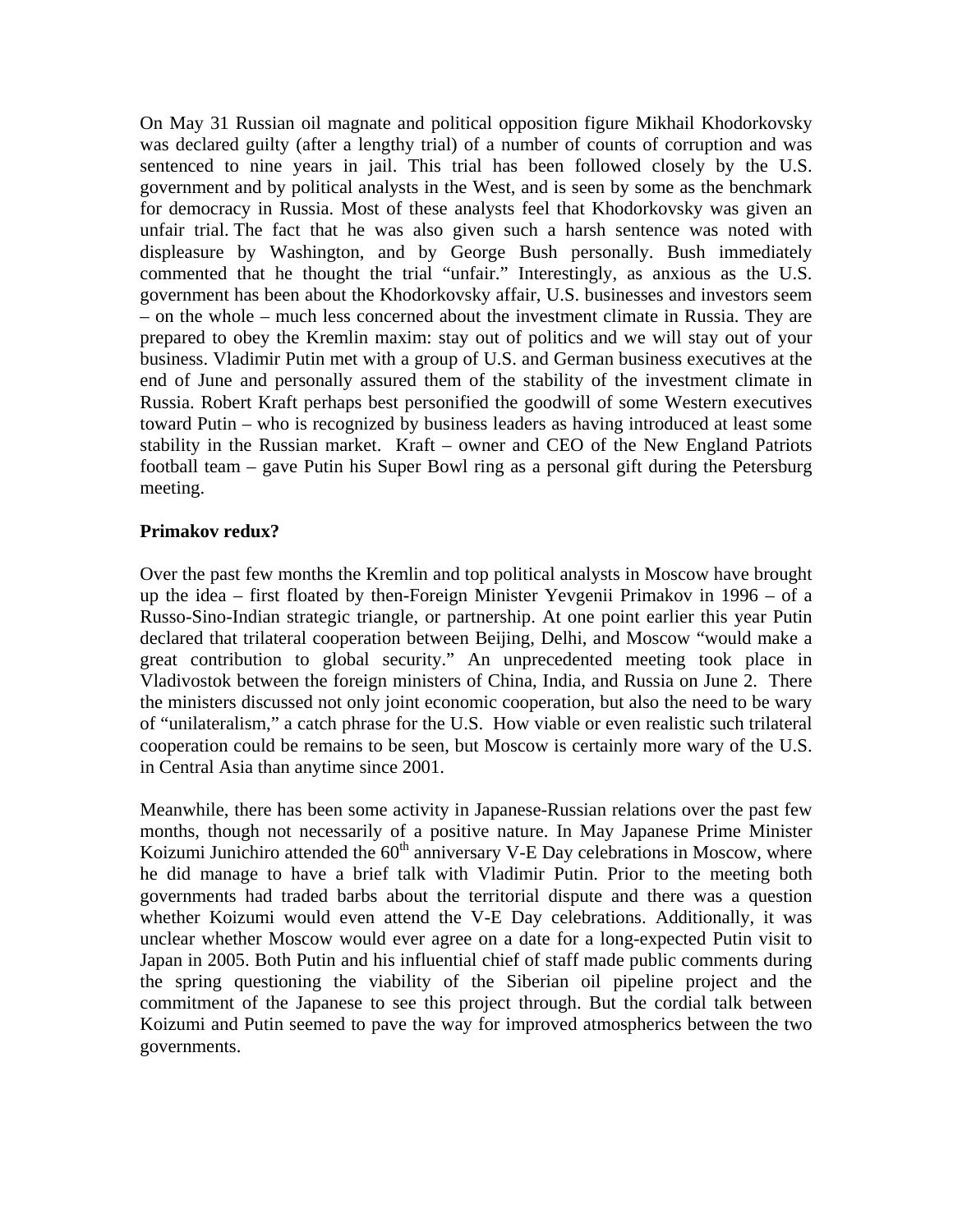In early June, Russian Foreign Minister Lavrov visited Tokyo and met with his counterpart Machimura Nobutaka. The two agreed that Putin would visit Japan sometime in 2005, but no date was fixed. Later at a meeting between Putin and former Prime Minister Mori Yoshiro (visiting St. Petersburg at the invitation of Toyota, which is building a factory in Russia's "northern capital"), a date for Putin's visit to Japan was announced – probably after the APEC summit scheduled to take place in Pusan, South Korea. More Japanese investment is moving into Russia, according to the *Nikkei Shimbun*, led by the Toyota plant which is the largest single Japanese investment project undertaken in Russia (outside of the energy sector). It was also announced during this quarter that Japanese-Russian two-way trade figures in 2004 were up 50 percent from 2003, reaching \$9 billion.

As difficult as relations between Moscow and Tokyo have been, the Russian leadership seems to have given up all hope that the Korean nuclear impasse can ever be resolved. In April, Alexander Losyukov, Russia's ambassador in Tokyo, expressed his doubts that the Six-Party Talks on North Korea's nuclear development would ever reach a successful conclusion. He is recognized as Moscow's top DPRK diplomat. Moscow appears prepared to sit on the sidelines and await the other players' moves.

Moscow and Washington appear united – on the surface – in their determination to see through the "partnership" in the war on terror. But Moscow's strategic angst toward U.S. policy in Central Asia and the Caucasus, combined with the rising concern in Washington about the progress of democracy in Russia could together come to trump the carefully crafted strategy that has guided bilateral relations over the past four years. Strategic necessity has thus far outweighed whatever political disagreements the two capitals have had over the last few years. Now that Russia sees strategic reasons to balance against the U.S. in Central Asia, we could see the crumbling of the edifice of cooperation between Washington and Moscow.

# **Chronology of U.S.-Russia Relations April-June 2005**

**April 4, 2005:** Ukrainian President Viktor Yushchenko arrives in the U.S. for a three-day visit. Besides meeting separately with George Bush, Condoleezza Rice, and Donald Rumsfeld, Yushchenko addresses a joint session of the U.S. Congress.

**April 7, 2005:** A delegation from the Japanese Association for Trade with Russia and Western Europe (ROTOBO) arrives in Vladivostok to discuss the Siberian oil pipeline project. The delegation includes executives from the Japanese Bank for International Cooperation (JBIC), Itochu Corp., Nippon Steel Corporation, and Tokyo Gas Co. Ltd.

**April 12, 2005:** Defense Secretary Rumsfeld departs on an unannounced visit to Azerbaijan and Kyrgyzstan.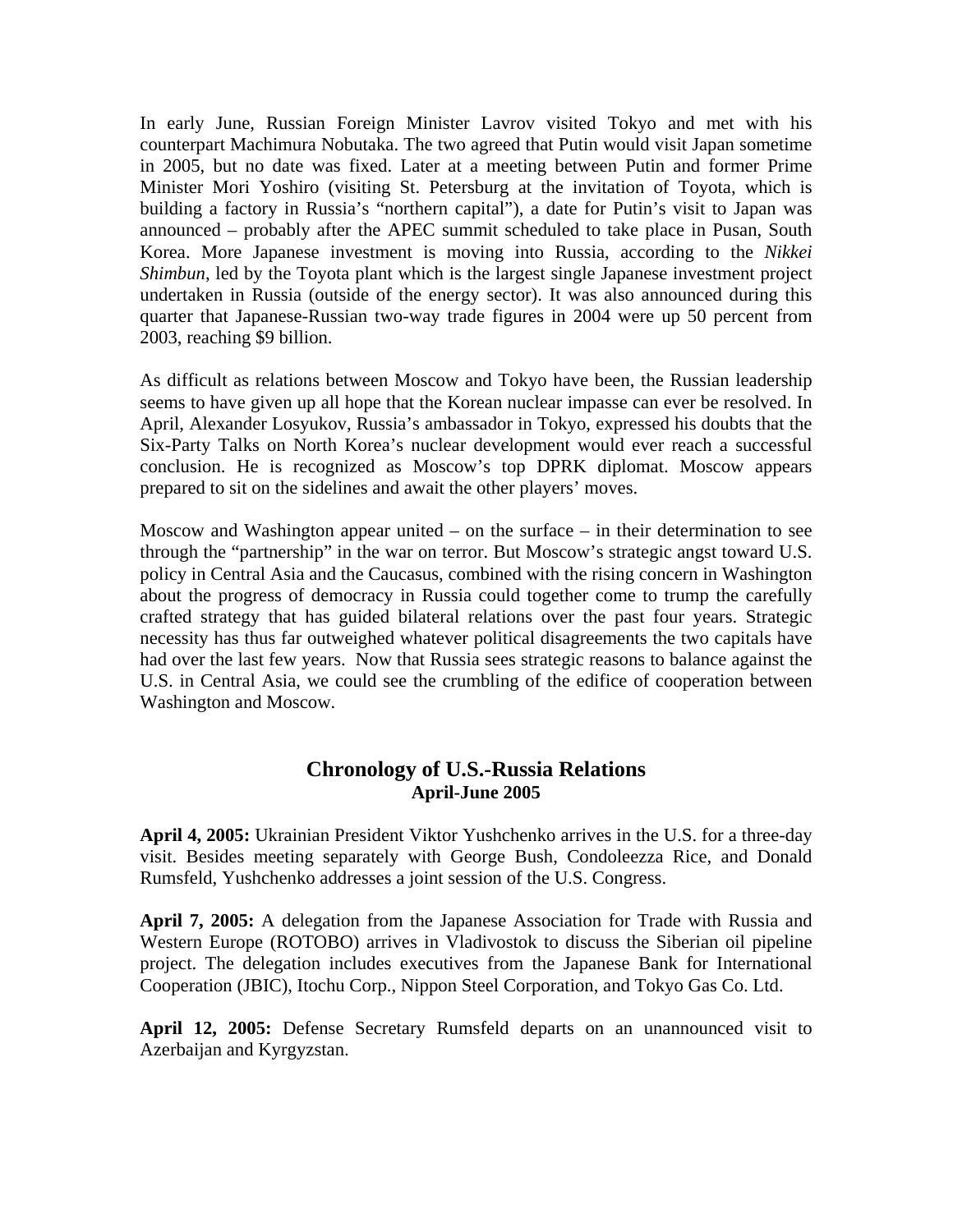**April 13, 2005:** Mikhail Margelov, chairman of the Russian Federation Council's (Upper House) Foreign Affairs Committee visits Washington and meets with Senate leaders, including Richard Lugar, to discuss economic cooperation.

**April 18, 2005:** Russian Finance Minister Alexei Kudrin visits Washington to attend a meeting of G8 finance ministers, and to attend sessions of the IMF and the World Bank. Kudrin also has a separate meeting with Treasury Secretary John Snow and Acting Trade Representative Peter Algeier.

**April 19, 2005:** Secretary of State Condoleezza Rice starts a two-day visit to Moscow. There she meets with Russian President Vladimir Putin and Foreign Minister Sergei Lavrov. From Moscow she travels to Vilnius, Lithuania for a meeting of NATO foreign ministers.

**April 22, 2005:** Japanese METI Minister Nakagawa Shoichi meets with Russian Energy Minister Viktor Khristenko in Tokyo to discuss the Siberian oil pipeline project.

**May 5, 2005:** Former Russian Nuclear Power Minister Yevgenii Adamov is arrested in Switzerland. He is wanted in the U.S. on fraud and money-laundering charges.

**May 7, 2005:** President Bush meets in Riga, Latvia with the presidents of the three Baltic Republics, and expresses his discontent with the state of democracy and the rule of law in Russia. He also refers on several occasions to the "occupation" of the Baltic States by the Soviet Union after World War II.

**May 9, 2005:** President Putin hosts world leaders in Moscow (including George Bush and Japanese Prime Minister Koizumi) to celebrate the  $60<sup>th</sup>$  anniversary of the defeat of Nazi Germany.

**May 10, 2005:** President Bush travels to Tbilisi, Georgia to meet President Mikheil Saakashvili. Bush expresses support for Georgia's democratic development.

**May 13, 2005:** Protestors storm key government buildings and free more than 2,000 prisoners in the eastern Uzbekistan city of Andijan. The Uzbek government quickly and violently suppresses the protestors, killing several hundred people.

**May 21, 2005:** Senate passes a resolution urging the Russian government to issue "a clear and unambiguous statement" admitting to the illegal occupation until 1991 of Estonia, Latvia, and Lithuania.

**May 25, 2005:** Energy Secretary Sam Bodman visits Moscow to discuss U.S.-Russian energy ties and to declare U.S. concerns about the recent "upheavals" in the Russian oil sector.

**May 25, 2005:** Baku-Tbilisi-Ceyhan pipeline linking the Caspian Sea oilfields with a Mediterranean port in southern Turkey is officially inaugurated.